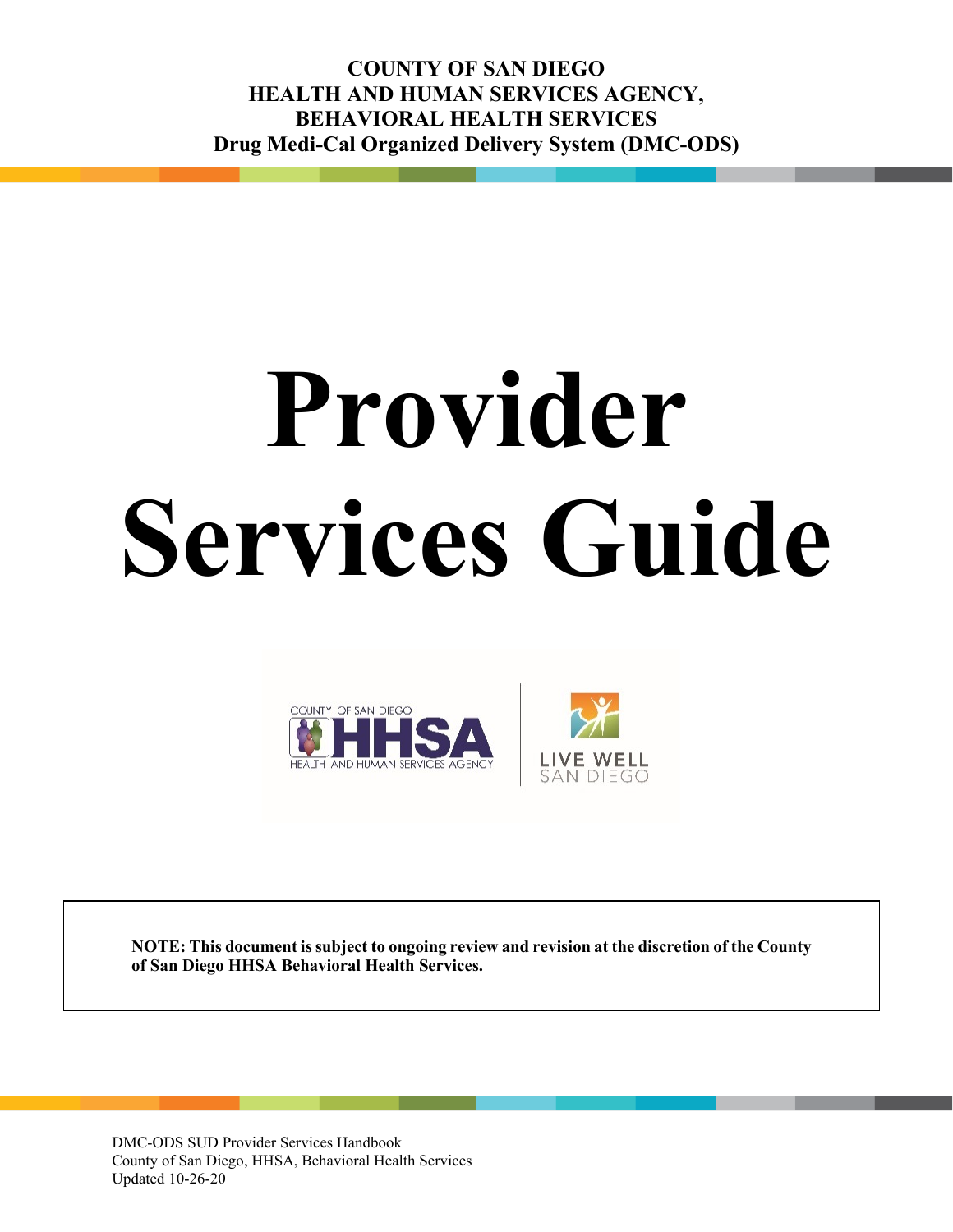# **TABLE OF CONTENTS**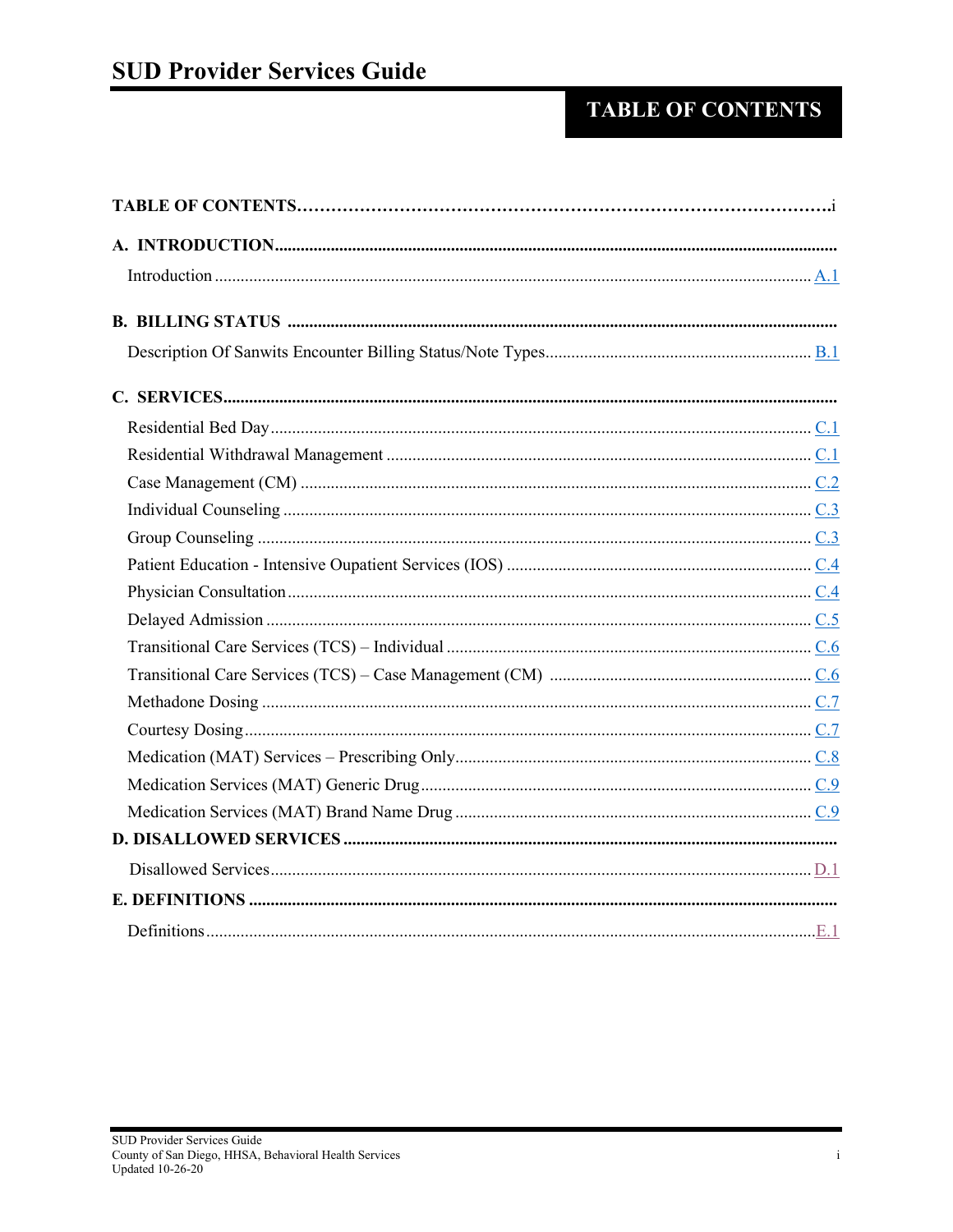### **INTRODUCTION**

#### <span id="page-2-0"></span>**A. INTRODUCTION**

The goal of this guide is to provide an understanding of the various services that are provided in SUD programs as part of the Drug MediCal Organized Delivery System (DMC-ODS). This understanding will assist when claiming for DMC-ODS services.

This guide identifies, lists, and defines the following:

- SanWITS Encounter Note Types as it relates to the billing status of each DMC-ODS service
- DMC-ODS and County billable services and related visit types
- Provider types based on ASAM Level of Care eligible to provide each DMC-ODS service
- Staff eligible to provide each DMC-ODS service
- Contact Type allowed for each DMC-ODS service
- Disallowed services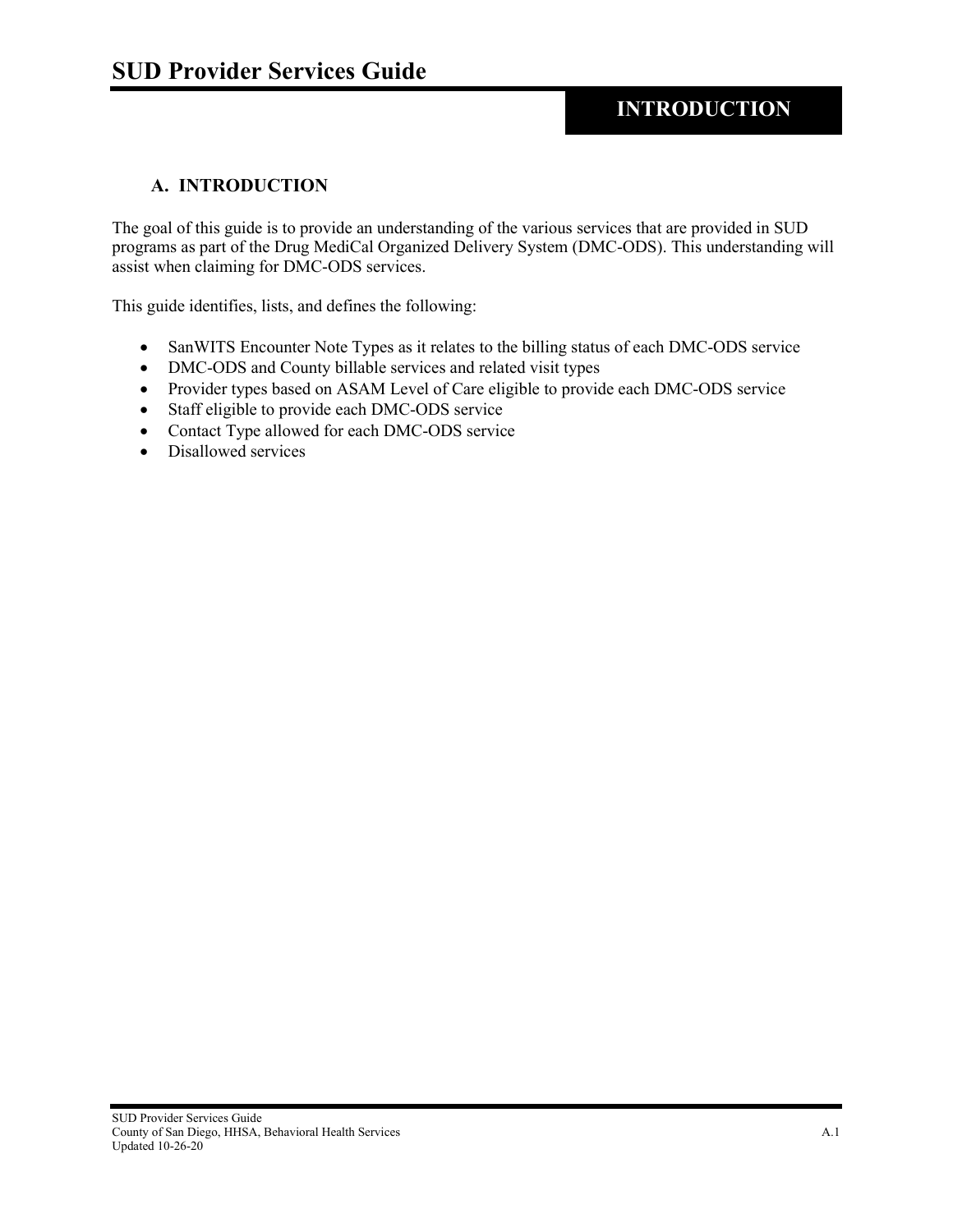## **BILLING STATUS**

#### <span id="page-3-0"></span>**B. DESCRIPTION OF SANWITS ENCOUNTER BILLING STATUS/NOTE TYPES**

In SanWITS, a Note Type must be selected for each service encounter entry to indicate if the service is DMC Billable, County Billable, or Non-Billable.

#### • **DMC Billable:**

A client service that has been delivered and documented as being medically necessary within a treatment episode billable to DMC-ODS, such as OS, IOS, OTP, Residential Services, Withdrawal Management (WM), Case Management (CM), Recovery Services, etc.

#### • **County Billable:**

A client service that has been delivered and documented within a treatment episode that is not billable to DMC, such as, clients not Medi-Cal eligible but within the target population, justice over-ride clients, or medically necessary and authorized residential treatment days that exceed DMC-ODS benefits. Refer to the SUDPOH for more information about the eligible target population.

#### • **Non-Billable:**

A client service that has been delivered and documented within a treatment episode that is not DMC or County billable, such as, clinical group with more than 12 clients, self-help groups, UA's. Non-billable encounters may be used as part of the billing corrections or payment recovery process. See the BHS Drug Medi-Cal Organized Delivery System Providers Billing Manual for more details. No-show encounters will default to non-billable but excluded from disallowance data as these are not considered a disallowed service.

**NOTE:** Services that are considered Never Billable should be reflected by creating a MISC NOTE versus an encounter. Examples of never billable: leaving/receiving voicemails; attendance related calls such as cancellations or rescheduling; self-help groups; groups by outside organizations.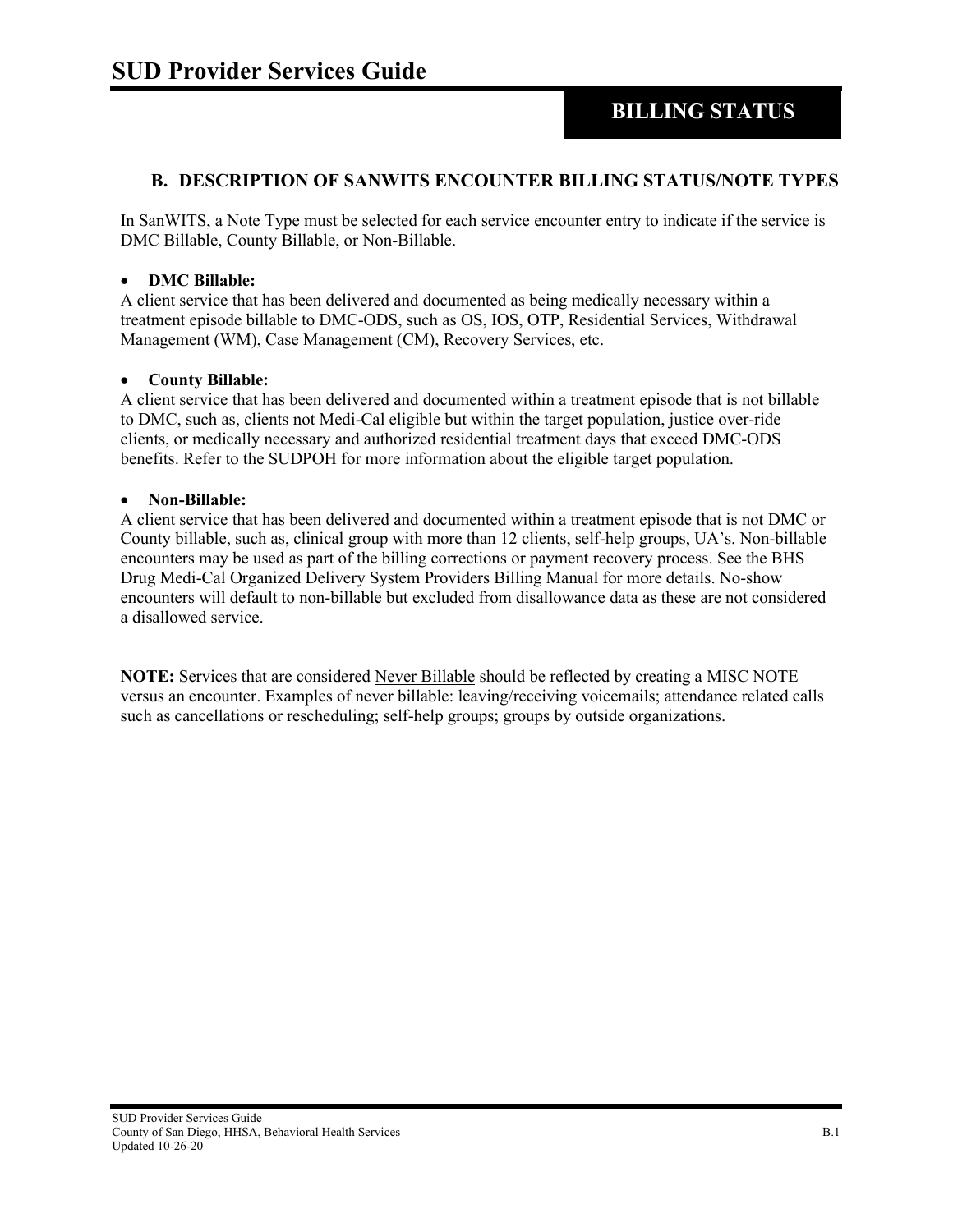#### <span id="page-4-0"></span>**C. SERVICES**

| <b>SERVICE</b><br><b>NAME</b>  | Residential Bed Day                                                                                                                                                                                                                                                                                                                                                                                                                                                                                                                                                                                                                                                                                                                                                                                                                                                                                                                                                                                                                               |                   |                                    |
|--------------------------------|---------------------------------------------------------------------------------------------------------------------------------------------------------------------------------------------------------------------------------------------------------------------------------------------------------------------------------------------------------------------------------------------------------------------------------------------------------------------------------------------------------------------------------------------------------------------------------------------------------------------------------------------------------------------------------------------------------------------------------------------------------------------------------------------------------------------------------------------------------------------------------------------------------------------------------------------------------------------------------------------------------------------------------------------------|-------------------|------------------------------------|
|                                |                                                                                                                                                                                                                                                                                                                                                                                                                                                                                                                                                                                                                                                                                                                                                                                                                                                                                                                                                                                                                                                   |                   |                                    |
| <b>DEFINITION</b>              | Residential Treatment Services are non-institutional, 24-hour non-medical, short-<br>term services to support clients in their efforts to restore, maintain, and apply<br>interpersonal and independent living skills, and access community support systems.<br>The components of Residential Treatment Services shall include intake/admission,<br>treatment planning, individual and group counseling, family therapy, patient<br>education, safeguarding medications, collateral services, crisis intervention services,<br>transportation services, and discharge services. Note: perinatal residential programs<br>offer additional enhanced services, as described in the DHCS Perinatal Practice<br>Guidelines. Physical examinations, laboratory tests, medical direction, body<br>specimen screens, medication services may also be included when a residential<br>program has Incidental Medical Services (IMS) designation. Services are provided<br>with available trained personnel, per the specifics of the program's Statement of |                   |                                    |
|                                | Work (SOW). Note: Residential Treatment Services must be authorized by Optum.                                                                                                                                                                                                                                                                                                                                                                                                                                                                                                                                                                                                                                                                                                                                                                                                                                                                                                                                                                     |                   |                                    |
| <b>PROVIDER</b><br><b>TYPE</b> | ASAM Level 3.1: Residential<br>$\bullet$<br>ASAM Level 3.3: Residential<br>ASAM Level 3.5: Residential                                                                                                                                                                                                                                                                                                                                                                                                                                                                                                                                                                                                                                                                                                                                                                                                                                                                                                                                            |                   |                                    |
| <b>STAFF</b>                   | <b>LPHA</b><br>$\bullet$<br>Counselor                                                                                                                                                                                                                                                                                                                                                                                                                                                                                                                                                                                                                                                                                                                                                                                                                                                                                                                                                                                                             | <b>VISIT TYPE</b> | Bed Day - Residential<br>$\bullet$ |
| <b>CONTACT</b><br><b>TYPE</b>  | Face-to-Face                                                                                                                                                                                                                                                                                                                                                                                                                                                                                                                                                                                                                                                                                                                                                                                                                                                                                                                                                                                                                                      |                   |                                    |

<span id="page-4-1"></span>

| <b>SERVICE</b><br><b>NAME</b>  | Residential Withdrawal Management 3.2-WM                                                                                                                                                                                                                                                   |                   |                                    |
|--------------------------------|--------------------------------------------------------------------------------------------------------------------------------------------------------------------------------------------------------------------------------------------------------------------------------------------|-------------------|------------------------------------|
| <b>DEFINITION</b>              | Detoxification services provided in a residential setting consistent with the ASAM<br>level of care criteria to DMC ODS beneficiaries. The components of Withdrawal<br>Management services include intake, observation, medication services, care<br>coordination, and discharge services. |                   |                                    |
| <b>PROVIDER</b><br><b>TYPE</b> | ASAM Level 3.2-WM: Withdrawal Management<br>$\bullet$                                                                                                                                                                                                                                      |                   |                                    |
| <b>STAFF</b>                   | <b>LPHA</b><br><b>LVN</b><br>Counselor                                                                                                                                                                                                                                                     | <b>VISIT TYPE</b> | Bed Day – Residential<br>$\bullet$ |
| <b>CONTACT</b><br><b>TYPE</b>  | Face-to-Face                                                                                                                                                                                                                                                                               |                   |                                    |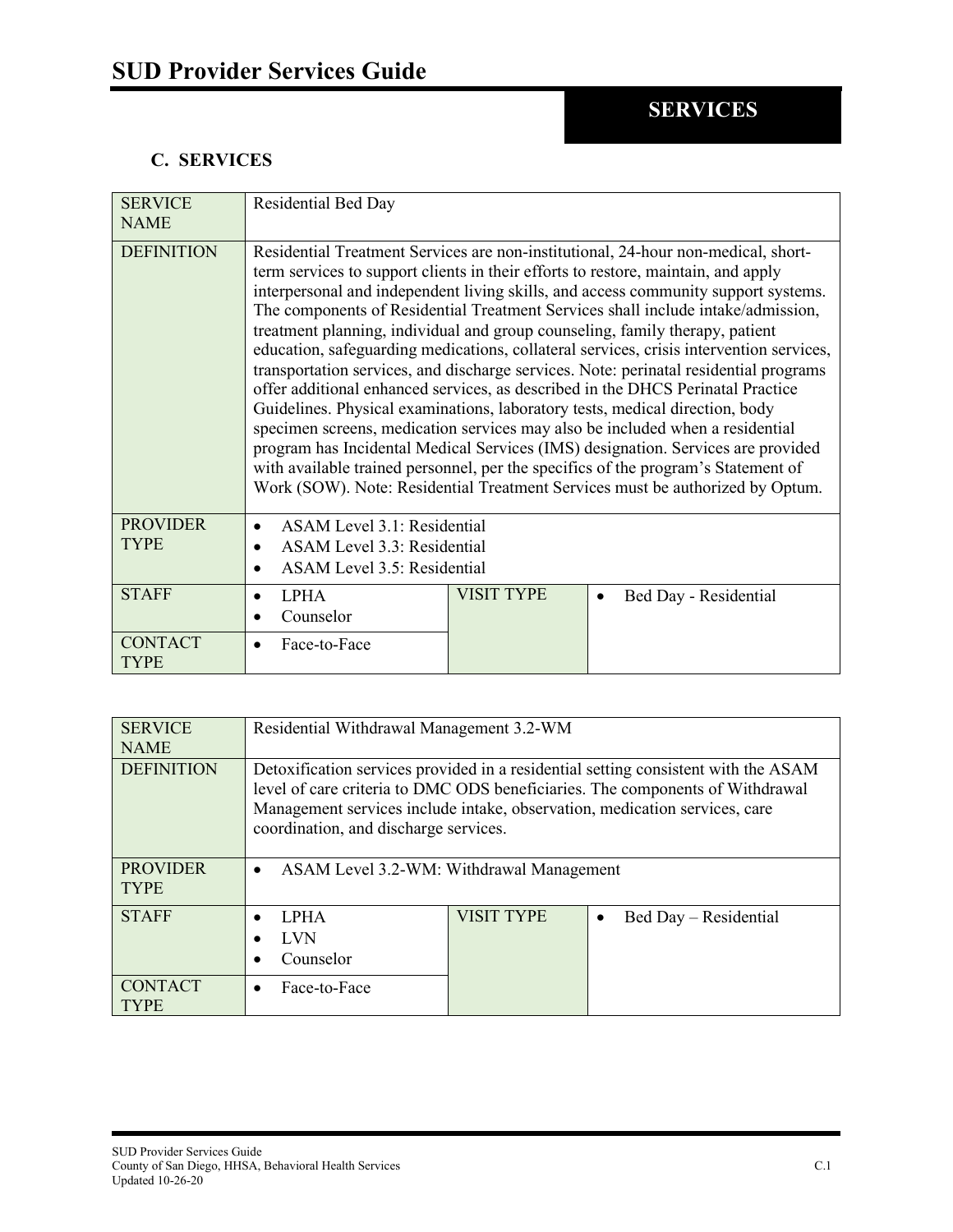<span id="page-5-0"></span>

| <b>SERVICE</b><br><b>NAME</b>  | Case Management                                                                                                                                                                                                                                                                                                                                                                                                                                                                                                                                                                                                           |                   |                              |
|--------------------------------|---------------------------------------------------------------------------------------------------------------------------------------------------------------------------------------------------------------------------------------------------------------------------------------------------------------------------------------------------------------------------------------------------------------------------------------------------------------------------------------------------------------------------------------------------------------------------------------------------------------------------|-------------------|------------------------------|
| <b>DEFINITION</b>              | A service to assist a client to access needed medical, educational, social,<br>prevocational, vocational, rehabilitative, or other community services. Case<br>management services should focus on coordination of SUD care, integration around<br>primary care especially for clients with a chronic substance use disorder, and<br>interaction with the criminal justice system, if needed. Such services may be<br>provided face-to-face, by telephone, or by telehealth with or without the client<br>present anywhere in the community.<br>*Case management is billed separately from a residential bed-day service. |                   |                              |
| <b>PROVIDER</b><br><b>TYPE</b> | OTP: Opioid Treatment Programs (OTP)<br>ASAM Level 1: Outpatient Services (OS)<br>ASAM Level 2.1: Intensive Outpatient Services (IOS)<br>$\bullet$<br>ASAM Level 3.2-WM: Withdrawal Management<br>$\bullet$<br>ASAM Level 3.1: Residential<br>ASAM Level 3.3: Residential<br>ASAM Level 3.5: Residential<br>Recovery Services<br>$\bullet$                                                                                                                                                                                                                                                                                |                   |                              |
| <b>STAFF</b>                   | <b>LPHA</b><br>$\bullet$<br>Counselor                                                                                                                                                                                                                                                                                                                                                                                                                                                                                                                                                                                     | <b>VISIT TYPE</b> | Case Management<br>$\bullet$ |
| <b>CONTACT</b><br><b>TYPE</b>  | Face-to-Face<br>$\bullet$<br>Telephone<br>$\bullet$<br>Telehealth<br>In the Community<br>No Contact                                                                                                                                                                                                                                                                                                                                                                                                                                                                                                                       |                   |                              |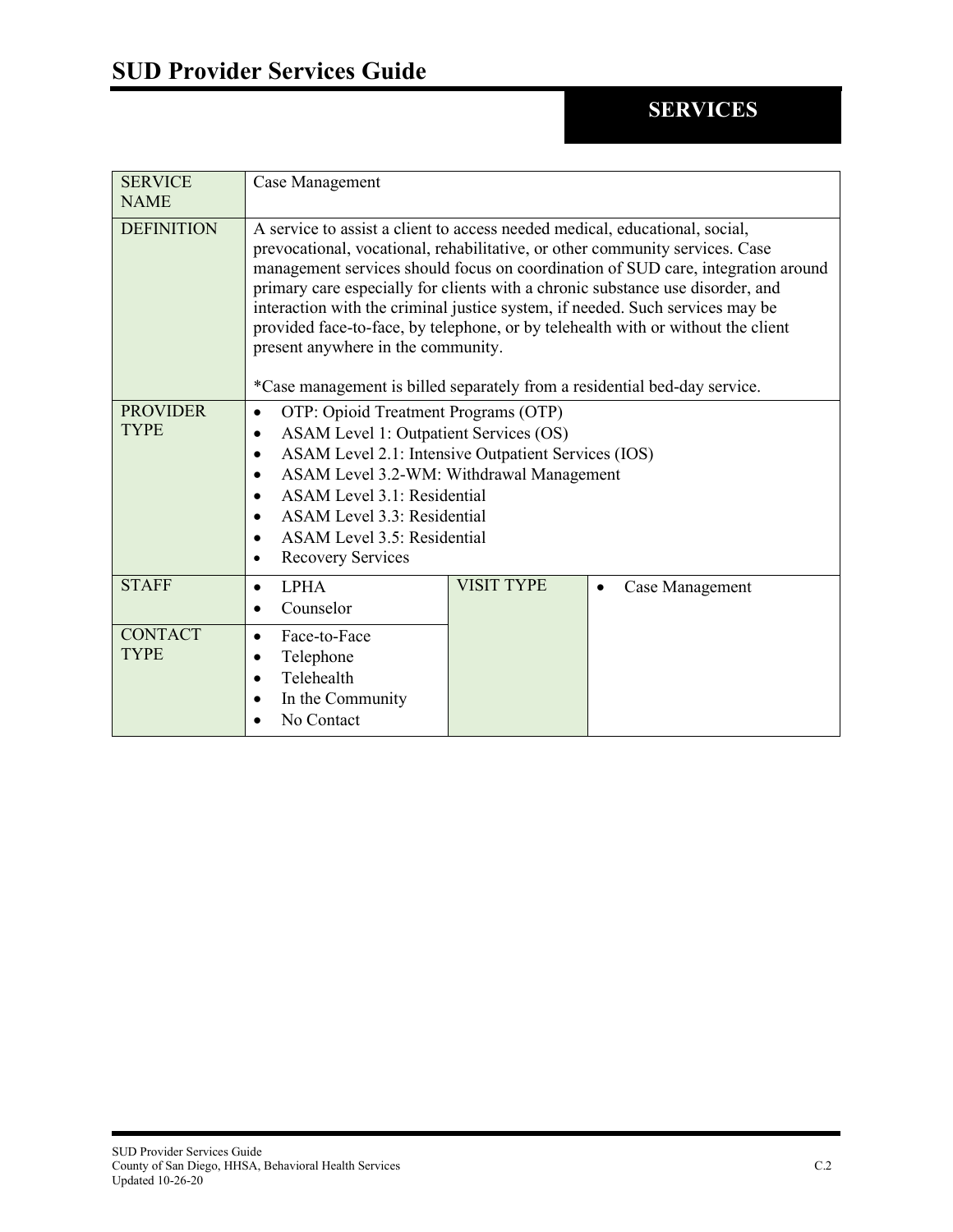<span id="page-6-0"></span>

| <b>SERVICE</b><br><b>NAME</b>  | Individual Counseling                                                                                                                                                                                                                                                                                                                                                                                                                     |                   |                                                                                                                                                                                                                                  |
|--------------------------------|-------------------------------------------------------------------------------------------------------------------------------------------------------------------------------------------------------------------------------------------------------------------------------------------------------------------------------------------------------------------------------------------------------------------------------------------|-------------------|----------------------------------------------------------------------------------------------------------------------------------------------------------------------------------------------------------------------------------|
| <b>DEFINITION</b>              | Contact between a client and a therapist or counselor and provided in-person, by<br>telephone or by telehealth qualify as reimbursable units of service. Individual<br>counseling limitations that existed prior to implementation of the DMC-ODS on<br>July 1, 2018 are no longer in effect, and Individual Counseling may be provided as<br>medically necessary (and claimed when consistent with the DHCS Same Day<br>Billing Matrix). |                   |                                                                                                                                                                                                                                  |
| <b>PROVIDER</b><br><b>TYPE</b> | OTP: Opioid Treatment Programs (OTP)<br>$\bullet$<br>ASAM Level 1: Outpatient Services (OS)<br>$\bullet$<br>ASAM Level 2.1: Intensive Outpatient Services (IOS)<br><b>Recovery Services</b>                                                                                                                                                                                                                                               |                   |                                                                                                                                                                                                                                  |
| <b>STAFF</b>                   | <b>LPHA</b><br>$\bullet$<br>Counselor                                                                                                                                                                                                                                                                                                                                                                                                     | <b>VISIT TYPE</b> | Assessment<br>$\bullet$<br>Crisis Intervention                                                                                                                                                                                   |
| <b>CONTACT</b><br><b>TYPE</b>  | Face-to-Face<br>$\bullet$<br>Telephone<br>Telehealth<br>In the Community<br>No Contact                                                                                                                                                                                                                                                                                                                                                    |                   | <b>Collateral Services</b><br><b>Treatment Planning</b><br>Discharge Planning<br>$\bullet$<br>Family Therapy<br>Other Individual<br>Patient Education**<br>** Separate services for IOS; not<br>available for Recovery Services. |

<span id="page-6-1"></span>

| <b>SERVICE</b><br><b>NAME</b>                       | Group Counseling                                                                                                                                                                                                                                                                                                                                                                                                                                                                                                                                                                                                                                                                                                                              |                                  |                                                                                             |
|-----------------------------------------------------|-----------------------------------------------------------------------------------------------------------------------------------------------------------------------------------------------------------------------------------------------------------------------------------------------------------------------------------------------------------------------------------------------------------------------------------------------------------------------------------------------------------------------------------------------------------------------------------------------------------------------------------------------------------------------------------------------------------------------------------------------|----------------------------------|---------------------------------------------------------------------------------------------|
| <b>DEFINITION</b><br><b>PROVIDER</b><br><b>TYPE</b> | Face-to-face contact between therapist or counselor and two to twelve clients.<br>Groups focus on short-term personal, family, job/school, and other problems and<br>their relationship to substance abuse. Clients 17 years of age or younger shall not<br>participate in group counseling with participants 18 years of age or older except<br>when counseling is at a provider certified school site. Recovery Services groups<br>shall not be mixed with treatment groups. Group Counseling and Patient education<br>done in a group setting are different services.<br>OTP: Opioid Treatment Programs (OTP)<br>ASAM Level 1: Outpatient Services (OS)<br>ASAM Level 2.1: Intensive Outpatient Services (IOS)<br><b>Recovery Services</b> |                                  |                                                                                             |
| <b>STAFF</b>                                        | <b>LPHA</b><br>Counselor                                                                                                                                                                                                                                                                                                                                                                                                                                                                                                                                                                                                                                                                                                                      | <b>TYPE OF</b><br><b>SERVICE</b> | Group<br>Group in the Community                                                             |
| <b>CONTACT</b><br><b>TYPE</b>                       | Face-to-Face<br>Telephone<br>Telehealth<br>In the Community                                                                                                                                                                                                                                                                                                                                                                                                                                                                                                                                                                                                                                                                                   |                                  | Patient Education**<br>**Separate services for IOS; not<br>available for Recovery Services. |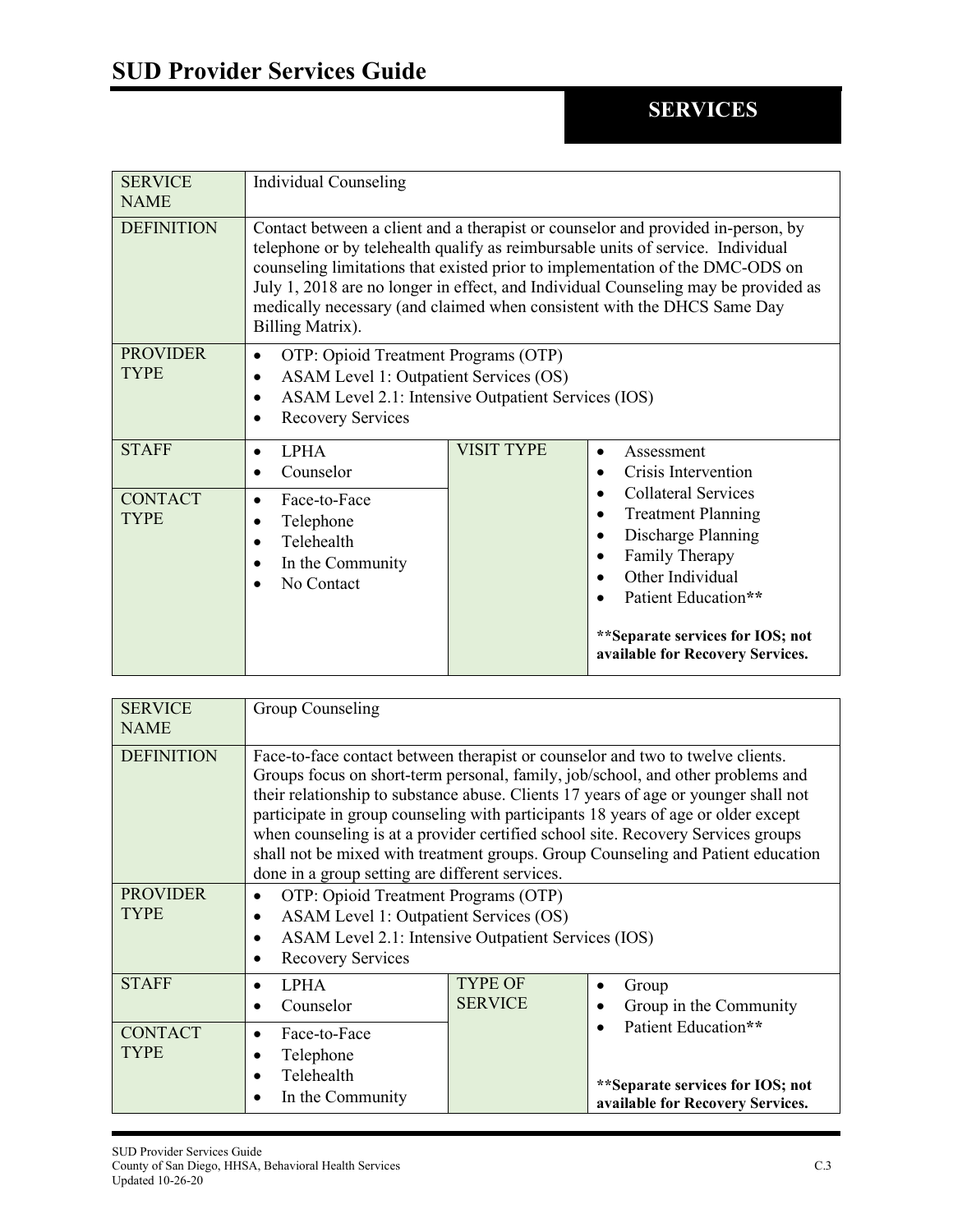<span id="page-7-0"></span>

| <b>SERVICE</b><br><b>NAME</b>  | Patient Education - Intensive Outpatient Services (IOS)                                    |                   |                                           |
|--------------------------------|--------------------------------------------------------------------------------------------|-------------------|-------------------------------------------|
| <b>DEFINITION</b>              | Research-based education on addiction, treatment, recovery and associated<br>health risks. |                   |                                           |
| <b>PROVIDER</b><br><b>TYPE</b> | ASAM Level 2.1: Intensive Outpatient Services (IOS)<br>$\bullet$                           |                   |                                           |
| <b>STAFF</b>                   | <b>LPHA</b><br>Counselor                                                                   | <b>VISIT TYPE</b> | Individual $-PE$<br>Group Counseling - PE |
| <b>CONTACT</b><br><b>TYPE</b>  | Face-to-Face<br>Telephone<br>Telehealth<br>In the Community                                |                   |                                           |

<span id="page-7-1"></span>

| <b>SERVICE</b><br><b>NAME</b> | Physician Consultation - County Billable                                                                                                                                                                                                                                                                                                                                                                                                                                                                                                                                      |            |                        |
|-------------------------------|-------------------------------------------------------------------------------------------------------------------------------------------------------------------------------------------------------------------------------------------------------------------------------------------------------------------------------------------------------------------------------------------------------------------------------------------------------------------------------------------------------------------------------------------------------------------------------|------------|------------------------|
| <b>DEFINITION</b>             | Services support for DMC physicians with complex cases and may include<br>medication selection, dosing, side effect management, adherence, drug-drug<br>interactions, or level of care considerations. Note: When medication services are<br>provided at residential level of care, the program must have an Incidental Medical<br>Services (IMS) designation. Physician consultation is not billable to Drug Medi-Cal<br>but is a County billable service. Please refer to SUDPOH Section A: County of San<br>Diego DMC-ODS, for more information on Physician Consultation. |            |                        |
| <b>SANWITS</b>                | OTP: Opioid Treatment Programs (OTP)<br><b>ASAM Level 1: Outpatient Services (OS)</b><br>ASAM Level 1-OTP: Opioid Treatment Programs (OTP)<br>ASAM Level 2.1: Intensive Outpatient Services (IOS)<br>ASAM Level 3.2-WM: Withdrawal Management<br>ASAM Level 3.1: Residential<br>ASAM Level 3.3: Residential<br>ASAM Level 3.5: Residential                                                                                                                                                                                                                                    |            |                        |
| <b>STAFF</b>                  | Physician                                                                                                                                                                                                                                                                                                                                                                                                                                                                                                                                                                     | VISIT TYPE | Physician consultation |
| <b>CONTACT</b><br><b>TYPE</b> | Telephone<br>Telehealth                                                                                                                                                                                                                                                                                                                                                                                                                                                                                                                                                       |            |                        |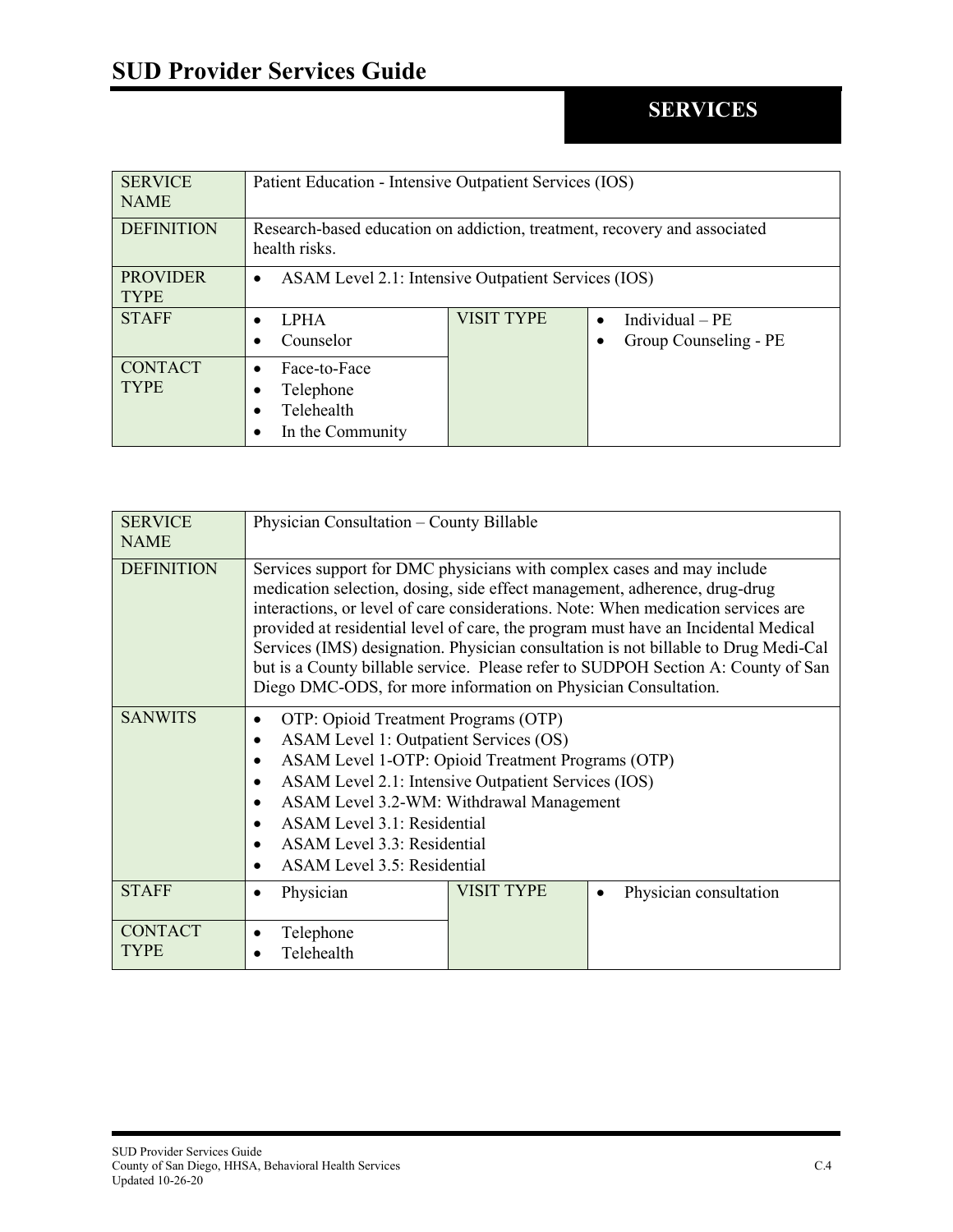<span id="page-8-0"></span>

| <b>SERVICE</b>                  | Delayed Admission - County Billable                                                                                                                                                                                                                                                                                                                                                                                                                                                                                                                                                                                                                           |                   |                 |
|---------------------------------|---------------------------------------------------------------------------------------------------------------------------------------------------------------------------------------------------------------------------------------------------------------------------------------------------------------------------------------------------------------------------------------------------------------------------------------------------------------------------------------------------------------------------------------------------------------------------------------------------------------------------------------------------------------|-------------------|-----------------|
| <b>NAME</b>                     |                                                                                                                                                                                                                                                                                                                                                                                                                                                                                                                                                                                                                                                               |                   |                 |
| <b>DEFINITION</b>               | Planned Admissions are potentially billable to the County under the guidelines of<br>Case Management. SanWITS entry is required along with progress note<br>documentation of the case management activities with the referring entity. (Note:<br>leaving messages for the referring entity is never a billable service) The County is<br>only reimbursing up to 4 units/1 hour of service per client. If case management<br>activities continue after 4 units/1 hour, document the time spent on each client prior<br>to admission by completing additional encounters as non-billable. See Delayed<br>Admission memo on the Optum site for more information. |                   |                 |
| <b>PROVIDER</b><br><b>TYPES</b> | ASAM Level 1: Outpatient Services (OS)<br>ASAM Level 2.1: Intensive Outpatient Services (IOS)<br>ASAM Level 3.2-WM: Withdrawal Management<br>ASAM Level 3.1: Residential<br>$\bullet$<br>ASAM Level 3.3: Residential<br>ASAM Level 3.5: Residential                                                                                                                                                                                                                                                                                                                                                                                                           |                   |                 |
| <b>STAFF</b>                    | <b>LPHA</b><br>Counselor                                                                                                                                                                                                                                                                                                                                                                                                                                                                                                                                                                                                                                      | <b>VISIT TYPE</b> | Case Management |
| <b>CONTACT</b><br><b>TYPE</b>   | Face-to-Face<br>Telephone<br>Telehealth<br>$\bullet$<br>In the Community<br>No Contact                                                                                                                                                                                                                                                                                                                                                                                                                                                                                                                                                                        |                   |                 |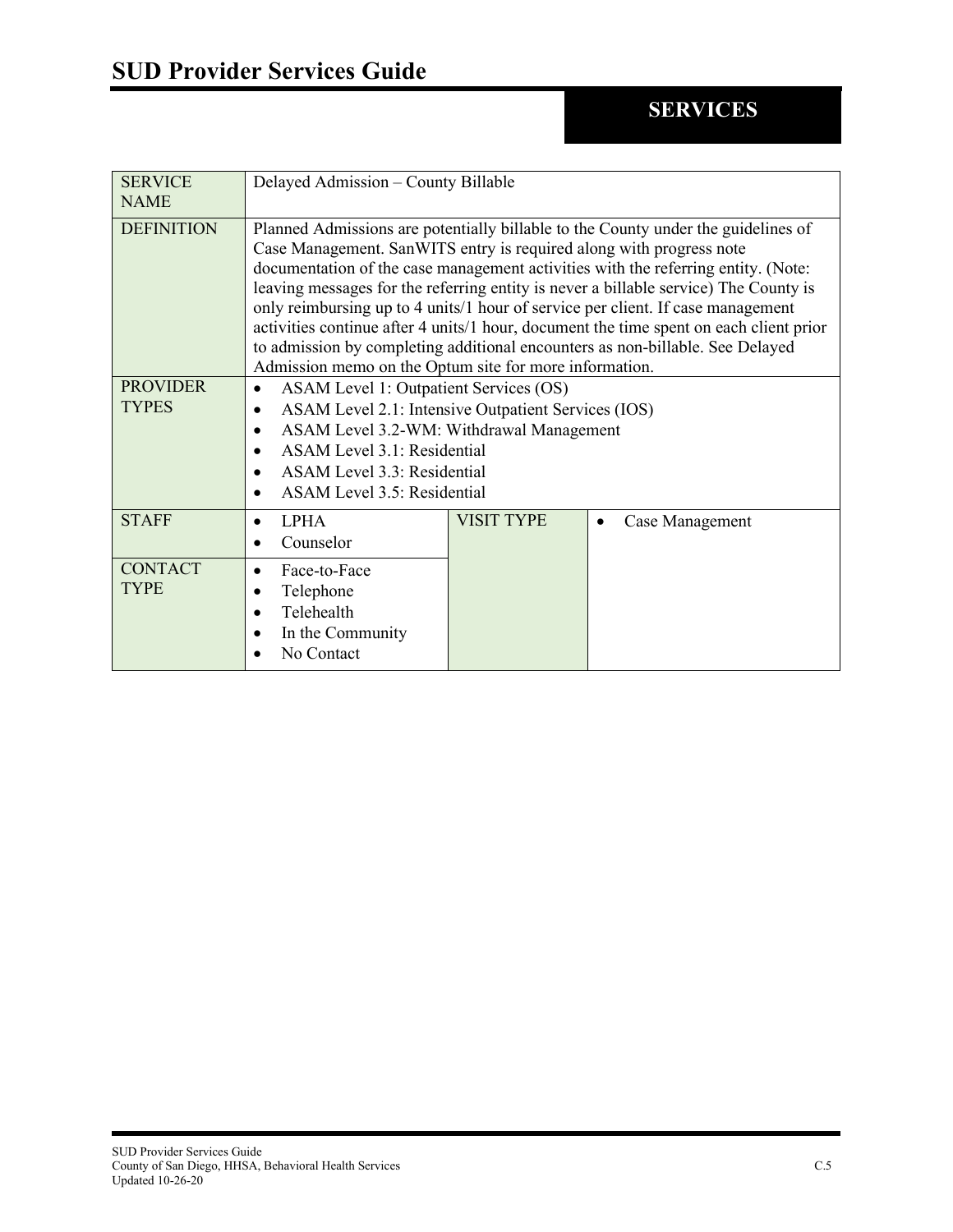<span id="page-9-0"></span>

| <b>SERVICE</b><br><b>NAME</b>   | Individual – Transitional Care Services (TCS)                                                                                                      |                   |                                                              |
|---------------------------------|----------------------------------------------------------------------------------------------------------------------------------------------------|-------------------|--------------------------------------------------------------|
| <b>DEFINITION</b>               | Services that assist clients in successfully navigating transitions in care, prior to<br>admission or post-discharge from a level of care.         |                   |                                                              |
| <b>PROVIDER</b><br><b>TYPES</b> | OTP: Opioid Treatment Programs (OTP)<br>$\bullet$<br>ASAM Level 1: Outpatient Services (OS)<br>ASAM Level 2.1: Intensive Outpatient Services (IOS) |                   |                                                              |
| <b>STAFF</b>                    | <b>LPHA</b><br>Counselor                                                                                                                           | <b>VISIT TYPE</b> | Assessment<br>$\bullet$<br>Crisis Intervention<br>Collateral |
| <b>CONTACT</b><br><b>TYPE</b>   | Face-to-Face<br>$\bullet$<br>Telephone<br>Telehealth<br>No Contact                                                                                 |                   |                                                              |

<span id="page-9-1"></span>

| <b>SERVICE</b>    | Case Management – Transitional Care Services (TCS)                                    |            |                 |
|-------------------|---------------------------------------------------------------------------------------|------------|-----------------|
| <b>NAME</b>       |                                                                                       |            |                 |
| <b>DEFINITION</b> | Services that assist clients in successfully navigating transitions in care, prior to |            |                 |
|                   | admission or post-discharge from a level of care.                                     |            |                 |
| <b>PROVIDER</b>   | OTP: Opioid Treatment Programs (OTP)<br>$\bullet$                                     |            |                 |
| <b>TYPES</b>      | ASAM Level 1: Outpatient Services (OS)                                                |            |                 |
|                   | ASAM Level 2.1: Intensive Outpatient Services (IOS)                                   |            |                 |
|                   | ASAM Level 3.2-WM: Withdrawal Management                                              |            |                 |
|                   | ASAM Level 3.1: Residential                                                           |            |                 |
|                   | ASAM Level 3.3: Residential                                                           |            |                 |
|                   | ASAM Level 3.5: Residential                                                           |            |                 |
| <b>STAFF</b>      | <b>LPHA</b>                                                                           | VISIT TYPE | Case Management |
|                   | Counselor                                                                             |            |                 |
|                   |                                                                                       |            |                 |
| <b>CONTACT</b>    | Face-to-Face<br>$\bullet$                                                             |            |                 |
| <b>TYPE</b>       | Telephone                                                                             |            |                 |
|                   | Telehealth                                                                            |            |                 |
|                   | In the Community                                                                      |            |                 |
|                   | No Contact                                                                            |            |                 |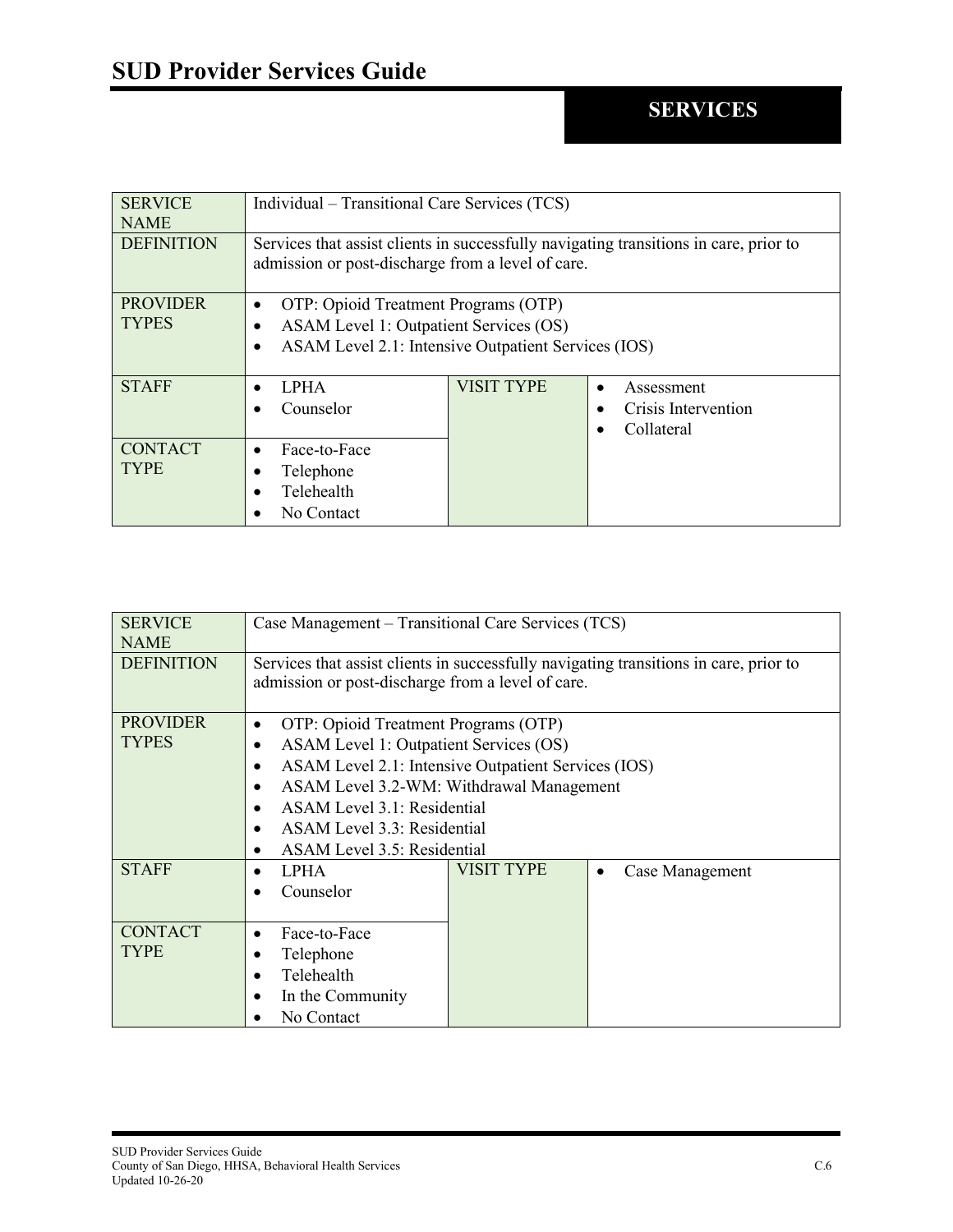<span id="page-10-0"></span>

| <b>SERVICE</b><br><b>NAME</b>  | Methadone Dosing                                                                                                                                                                                                                                 |                                              |                  |
|--------------------------------|--------------------------------------------------------------------------------------------------------------------------------------------------------------------------------------------------------------------------------------------------|----------------------------------------------|------------------|
| <b>DEFINITION</b>              | A two-phase physician-managed process that includes induction phase to attenuate<br>withdrawal symptoms as quickly as medically appropriate and stabilization phase to<br>establish a daily dose that is efficacious, safe and time appropriate. |                                              |                  |
| <b>PROVIDER</b><br><b>TYPE</b> | OTP: Opioid Treatment Programs (OTP)<br>$\bullet$                                                                                                                                                                                                |                                              |                  |
| <b>STAFF</b>                   | Physician<br><b>NP</b><br><b>RN</b>                                                                                                                                                                                                              | <b>VISIT TYPE</b>                            | Methadone Dosing |
| <b>CONTACT</b><br><b>TYPE</b>  | Face-to-Face<br>$\bullet$                                                                                                                                                                                                                        | <b>NATIONAL</b><br><b>DRUG CODE</b><br>(NDC) | Not required     |

<span id="page-10-1"></span>

| <b>SERVICE</b><br><b>NAME</b>  | <b>Courtesy Dosing</b>                                                                                                     |                                              |                               |
|--------------------------------|----------------------------------------------------------------------------------------------------------------------------|----------------------------------------------|-------------------------------|
| <b>DEFINITION</b>              | Replacement narcotic therapy to visiting clients approved to receive services on a<br>temporary basis (less than 30 days). |                                              |                               |
| <b>PROVIDER</b><br><b>TYPE</b> | OTP: Opioid Treatment Programs (OTP)<br>$\bullet$                                                                          |                                              |                               |
| <b>STAFF</b>                   | Physician<br><b>NP</b><br><b>RN</b>                                                                                        | <b>VISIT TYPE</b>                            | Methadone Dosing<br>$\bullet$ |
| <b>CONTACT</b><br><b>TYPE</b>  | Face-to-Face<br>$\bullet$                                                                                                  | <b>NATIONAL</b><br><b>DRUG CODE</b><br>(NDC) | Not required<br>$\bullet$     |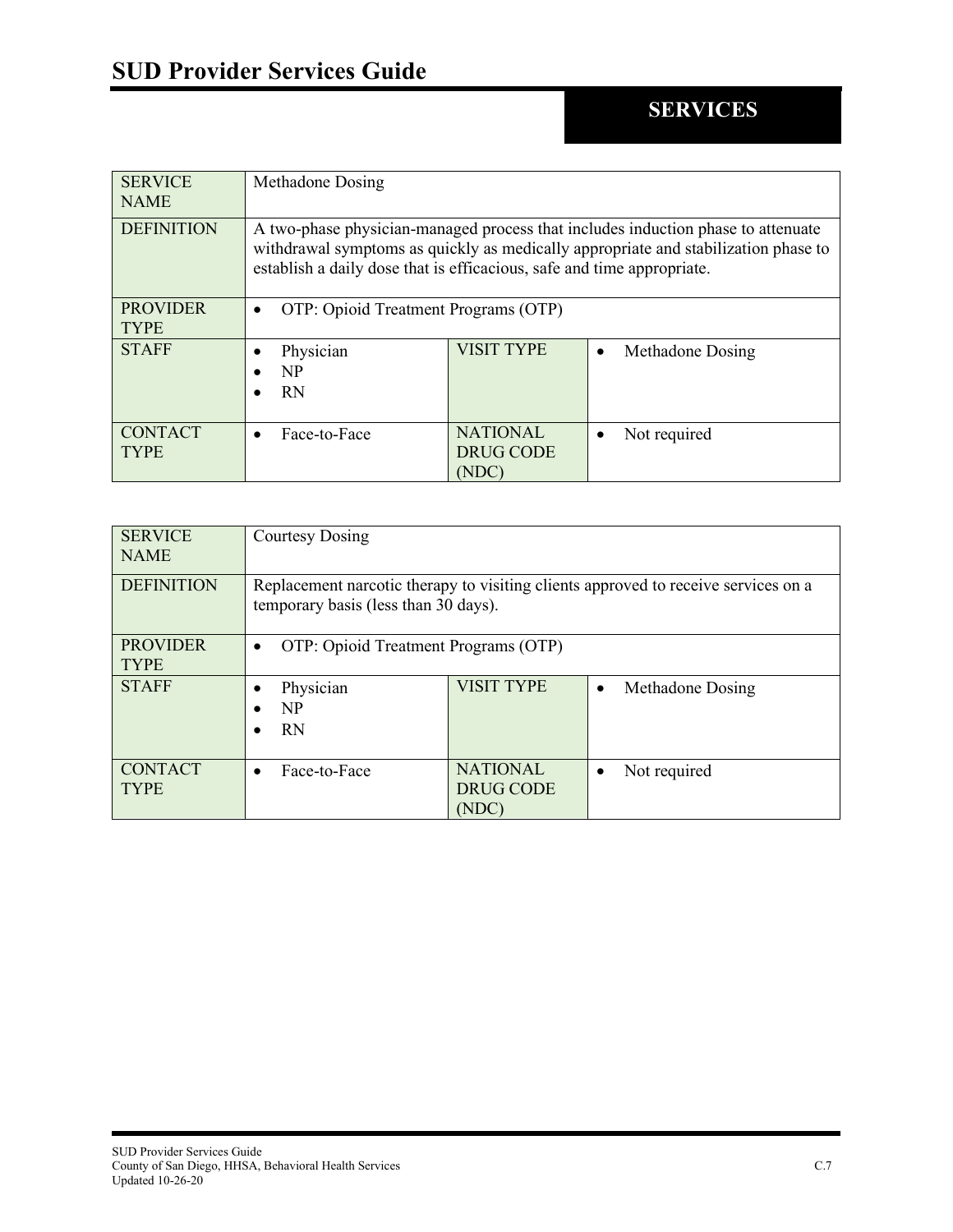<span id="page-11-0"></span>

| <b>SERVICE</b><br><b>NAME</b>  | Medication Assisted Treatment (MAT) Prescribing                                                                                                                                                                                                                                                                                                                                                                                                                                |                                              |                           |  |
|--------------------------------|--------------------------------------------------------------------------------------------------------------------------------------------------------------------------------------------------------------------------------------------------------------------------------------------------------------------------------------------------------------------------------------------------------------------------------------------------------------------------------|----------------------------------------------|---------------------------|--|
| <b>DEFINITION</b>              | Additional MAT services may include the ordering, prescribing, administering, and<br>monitoring of all medications for substance use disorders. Medically necessary<br>services are provided in accordance with an individualized treatment plan<br>determined by a licensed physician or licensed prescriber.<br>** Administering is excluded from this service.                                                                                                              |                                              |                           |  |
| <b>PROVIDER</b><br><b>TYPE</b> | ASAM Level 1: Outpatient Services (OS)<br>ASAM Level 2.1: Intensive Outpatient Services (IOS)<br>ASAM Level 3.2-WM: Withdrawal Management<br>ASAM Level 3.1: Residential<br>ASAM Level 3.3: Residential<br>ASAM Level 3.5: Residential<br>**Must be contracted to provide additional MAT services. Additional MAT is<br>only available to active treatment clients where additional MAT services are<br>available unless contracted to provide the service to outside clients. |                                              |                           |  |
| <b>STAFF</b>                   | Physician<br>$\bullet$<br>NP<br><b>RN</b><br>$\bullet$                                                                                                                                                                                                                                                                                                                                                                                                                         | <b>VISIT TYPE</b>                            | <b>Medication Service</b> |  |
| <b>CONTACT</b><br><b>TYPE</b>  | Face-to-Face<br>$\bullet$                                                                                                                                                                                                                                                                                                                                                                                                                                                      | <b>NATIONAL</b><br><b>DRUG CODE</b><br>(NDC) | Not required              |  |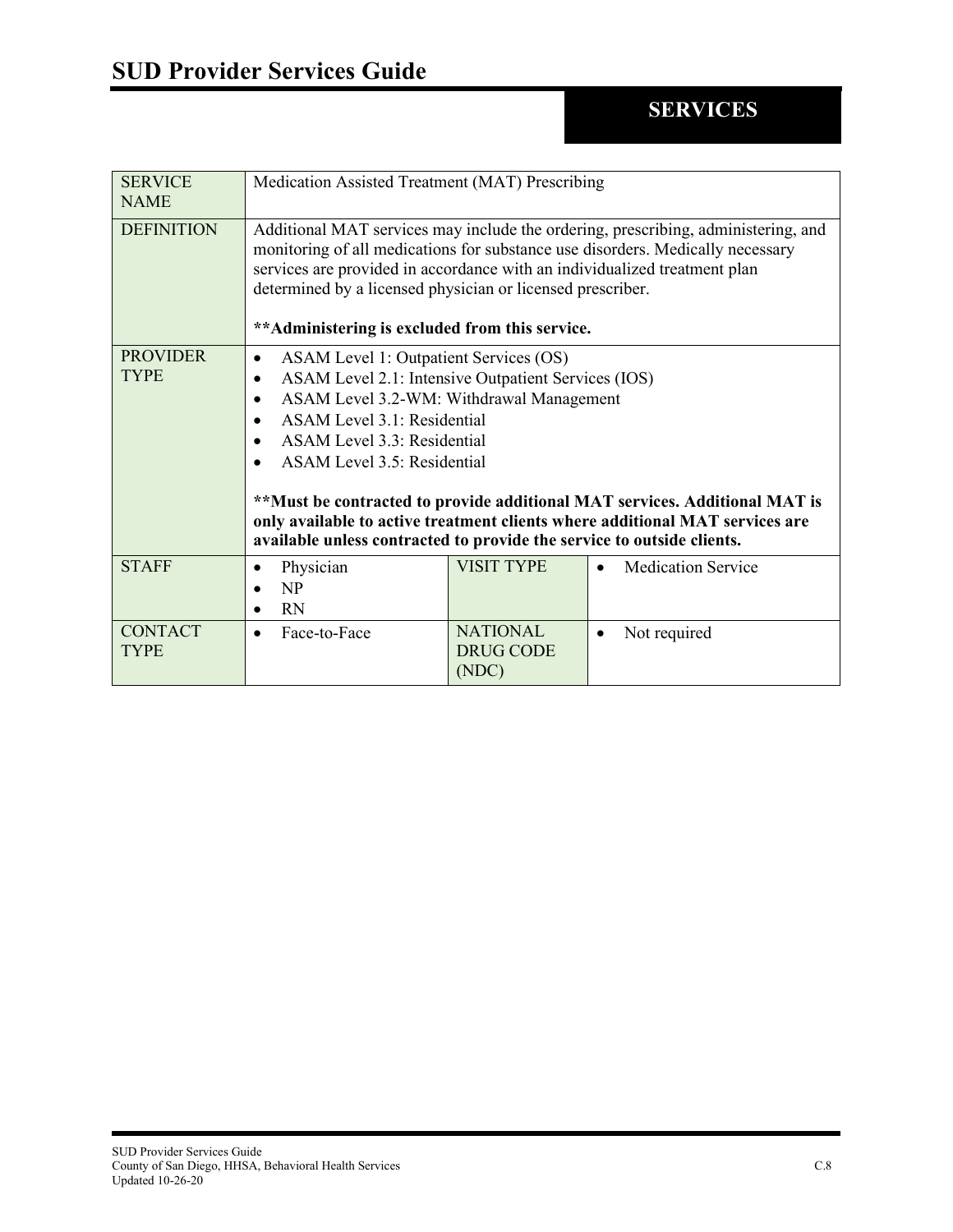<span id="page-12-0"></span>

| <b>SERVICE</b><br><b>NAME</b> | Medication Services (MAT) Generic Drug                                                                                                                                                                                                                                                                                                                                                  |                                              |                         |
|-------------------------------|-----------------------------------------------------------------------------------------------------------------------------------------------------------------------------------------------------------------------------------------------------------------------------------------------------------------------------------------------------------------------------------------|----------------------------------------------|-------------------------|
| <b>DEFINITION</b>             | Medication Services including MAT discussed and offered as a concurrent<br>treatment option for alcohol- and/or opioid- related SUD condition. The<br>prescription or administration of MAT, and the assessment of side effects and/or<br>impact of these medications, conducted by staff lawfully authorized to provide such<br>services within their scope of practice and licensure. |                                              |                         |
| <b>SANWITS</b>                | OTP: Opioid Treatment Programs (OTP)                                                                                                                                                                                                                                                                                                                                                    |                                              |                         |
| <b>STAFF</b>                  | Physician<br>N <sub>P</sub><br><b>RN</b>                                                                                                                                                                                                                                                                                                                                                | <b>VISIT TYPE</b>                            | MAT-Dosing<br>$\bullet$ |
| <b>CONTACT</b><br><b>TYPE</b> | Face-to-Face                                                                                                                                                                                                                                                                                                                                                                            | <b>NATIONAL</b><br><b>DRUG CODE</b><br>(NDC) | Required                |

<span id="page-12-1"></span>

| <b>SERVICE</b><br><b>NAME</b> | Medication Services (MAT) Brand Name Drug                                                                                                                                                                                                                                                                                                                                               |                                              |                         |
|-------------------------------|-----------------------------------------------------------------------------------------------------------------------------------------------------------------------------------------------------------------------------------------------------------------------------------------------------------------------------------------------------------------------------------------|----------------------------------------------|-------------------------|
| <b>DEFINITION</b>             | Medication Services including MAT discussed and offered as a concurrent<br>treatment option for alcohol- and/or opioid- related SUD condition. The<br>prescription or administration of MAT, and the assessment of side effects and/or<br>impact of these medications, conducted by staff lawfully authorized to provide such<br>services within their scope of practice and licensure. |                                              |                         |
| <b>SANWITS</b>                | OTP: Opioid Treatment Programs (OTP)                                                                                                                                                                                                                                                                                                                                                    |                                              |                         |
| <b>STAFF</b>                  | Physician<br>N <sub>P</sub><br><b>RN</b>                                                                                                                                                                                                                                                                                                                                                | <b>VISIT TYPE</b>                            | MAT-Dosing<br>$\bullet$ |
| <b>CONTACT</b><br>TYPE        | Face-to-Face                                                                                                                                                                                                                                                                                                                                                                            | <b>NATIONAL</b><br><b>DRUG CODE</b><br>(NDC) | Required                |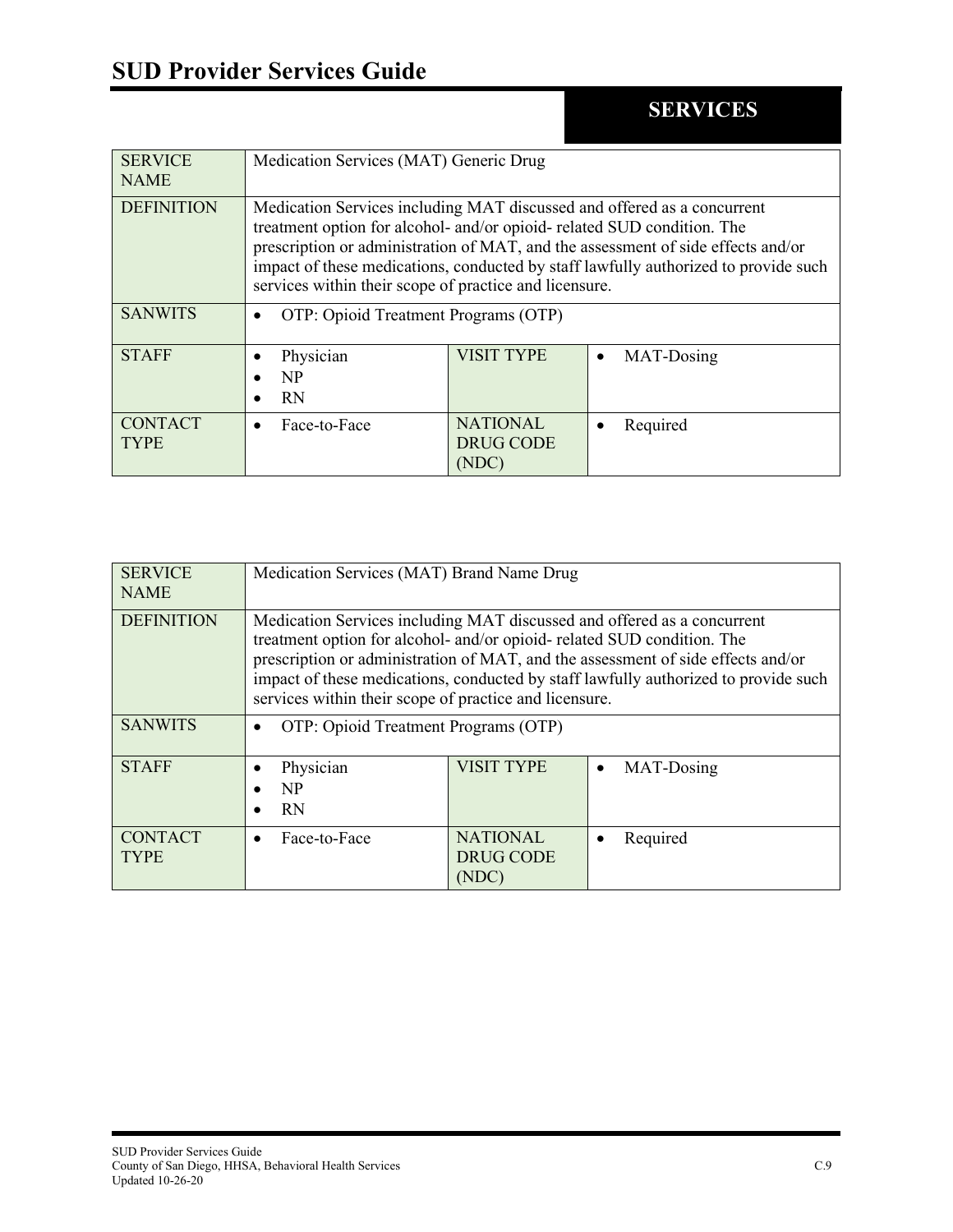#### <span id="page-13-0"></span>**D. DISALLOWANCES**

A client service that has been delivered and documented within a treatment episode that does not meet DMC standards is considered disallowed or non-billable. Disallowances can be identified during internal DHCS audits such as PSPP reviews; during BHS audits such as Medical Record Reviews (MRR) or QAR; and during internal peer reviews.

Programs are responsible for taking appropriate corrective action when disallowed services are identified. Corrective action could include correcting the encounter in SanWITS or completing the repayment form to submit to the BHS Billing Unit.

Effective 10/1/2020, an additional step is now required for disallowed services. This involves using the "disallowed" indicator in the encounter as well as identifying the reason for disallowance from the new drop-down field. Note: This new step only applies to services rendered in Fiscal Year 2020-21. All services rendered prior to 7/1/2020 are not expected to contain this additional disallowance information.

Refer to the various tip sheets available on the OPTUM website under the SanWITS and Billing tabs for detailed steps for processing disallowed services depending on the program's level of care.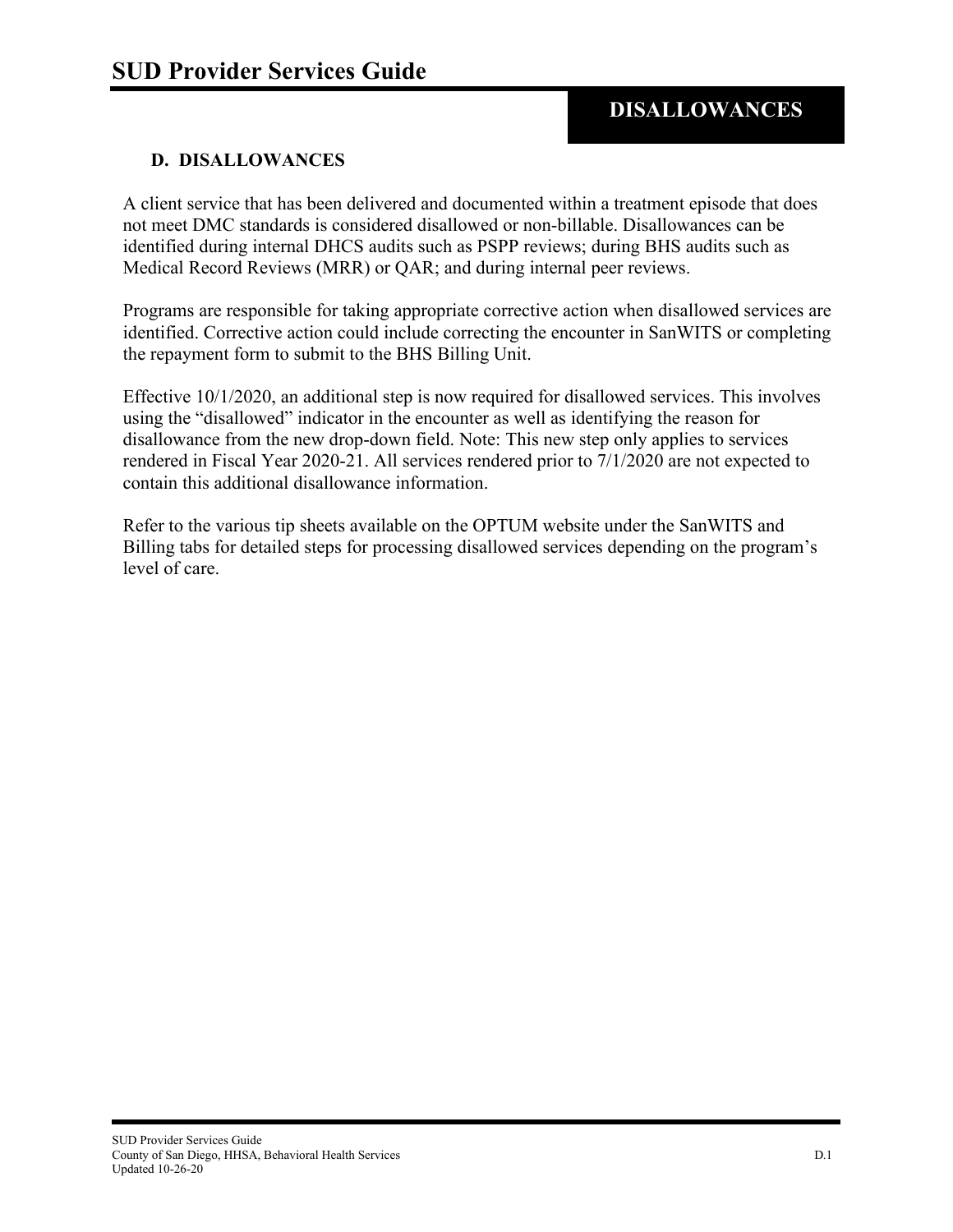#### <span id="page-14-0"></span>**E. DEFINITIONS**

- **Assessment:** Process of gathering information to determine whether a client meets the medical necessity criteria for substance use disorder treatment. Tools to obtain baseline information include American Society of Addiction Medicine Patient Placement Criteria (ASAM) level of care, Addiction Severity Index (ASI), and the Youth Assessment Index (YAI).
- **Collateral:** Face-to-face session with therapist or counselor and significant persons in the client's life that focus on the treatment needs of the client in terms of supporting the achievement of treatment goals. Significant persons are individuals who have a personal, not official or professional relationship with the client.
- **Crisis:** Contact between a therapist or counselor and a client after an actual relapse or an unforeseen event or circumstance presenting an imminent threat of relapse. Crisis intervention services focus on alleviating crisis problems and are limited to stabilizing the client's emergency situation.
- **Discharge Planning:** The process to prepare the client for referral into another level of care, post treatment return or re-entry into the community, and/or the linkage of the individual to essential community treatment, housing and human services.
- **Family Therapy:** Inclusion of a client's family members and loved ones in the treatment process to provide education about factors that are important to the client's recovery as well as their own, social support to beneficiaries, motivate their loved one to remain in treatment, and receive help and support for their own family recovery as well.
- **Group:** Face-to-face contact between one therapist or counselor and two to twelve clients. Groups focus on short-term personal, family, job/school, and other problems and their relationship to substance abuse. Clients 17 years of age or younger shall not participate in group counseling with participants 18 years of age or older except when counseling is at a provider certified school site.
- **Licensed Practitioner Healing Arts (LPHA):** Includes: Physicians, Nurse Practitioners, Physician Assistants, Registered Nurses, Registered Pharmacists, Licensed Clinical Psychologist (LCP), Licensed Clinical Social Worker (LCSW), Licensed Professional Clinical Counselor (LPCC), and Licensed Marriage and Family Therapist (LMFT) and licensed-eligible practitioners working under the supervision of licensed clinicians includes: Physicians, Nurse Practitioners, Physician Assistants, Registered Nurses, Registered Pharmacists, Licensed Clinical Psychologist (LCP), Licensed Clinical Social Worker (LCSW), Licensed Professional Clinical Counselor (LPCC), and Licensed Marriage and Family Therapist (LMFT) and licensed-eligible practitioners working under the supervision of licensed clinicians.
- No Contact: Providing services on behalf of the client, without the client present. (Example: Individual-collateral or case management)
- **Patient Education:** Providing research-based education on addiction, treatment, recovery and associated health risks.